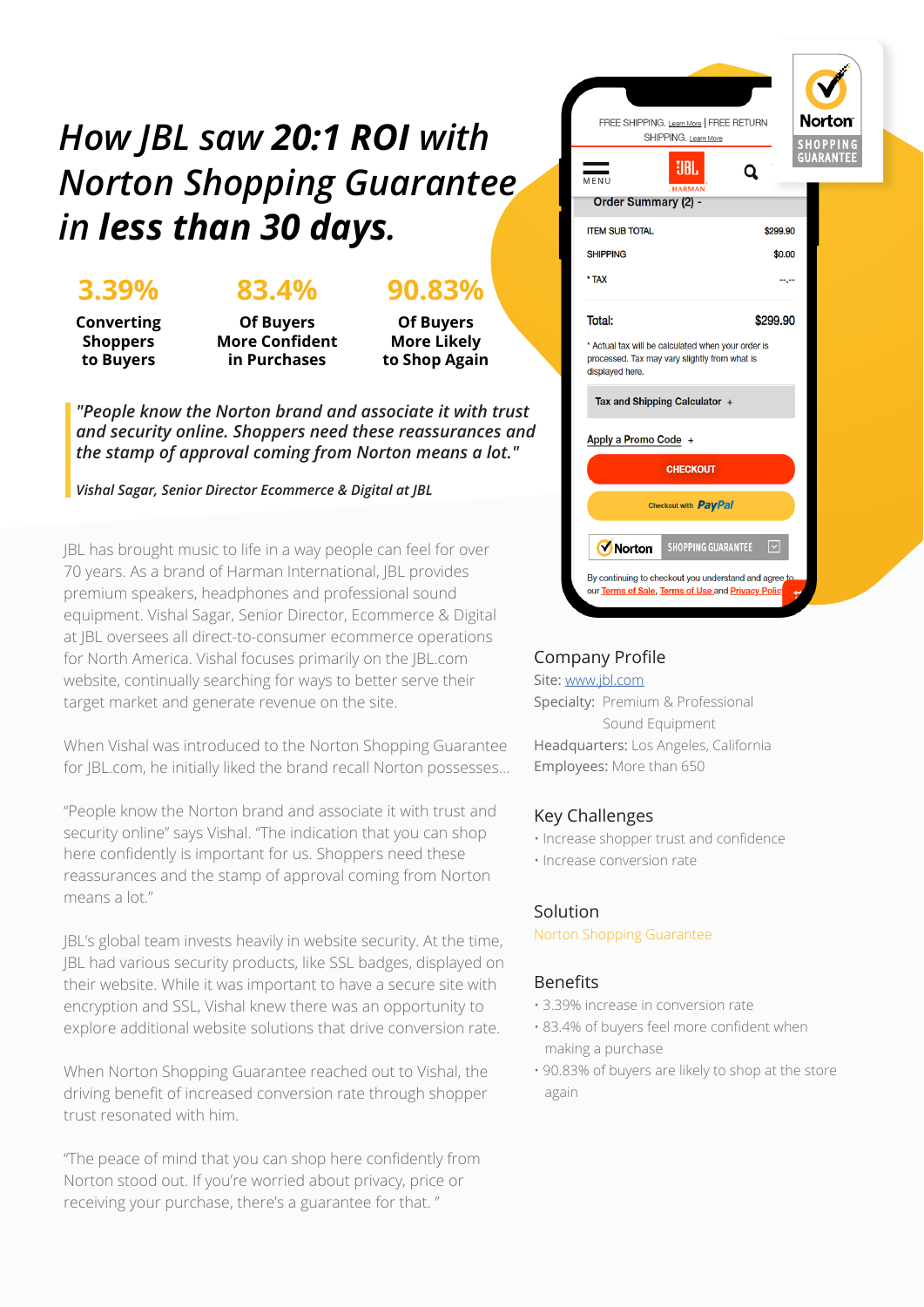#### Conducting an Effective A/B Test

JBL agreed to an A/B test to see the real results the shopping guarantee would have on JBL shoppers. Utilizing JBL's website analytics platform and the Norton Shopping Guarantee technology, a test was set up for 30 days, showing half of JBL's traffic Norton Shopping Guarantee and half of the traffic the site without Norton Shopping Guarantee.

Norton Shopping Guarantee's data analyst then conducted a thorough quality assurance check, cleansing the results of any outliers, duplicate transactions or bot traffic. Learn more about how we [run effective A/B tests for ecommerce websites](https://blog.buysafe.com/ab-test-ecommerce-website).



## $\boldsymbol{\mathcal{U}}$

The peace of mind that you can shop here confidently from Norton stood out. If you're worried about privacy, price or receiving your purchase, there's a guarantee for that.

Vishal Sagar Senior Director, Ecommerce & Digital at JBL